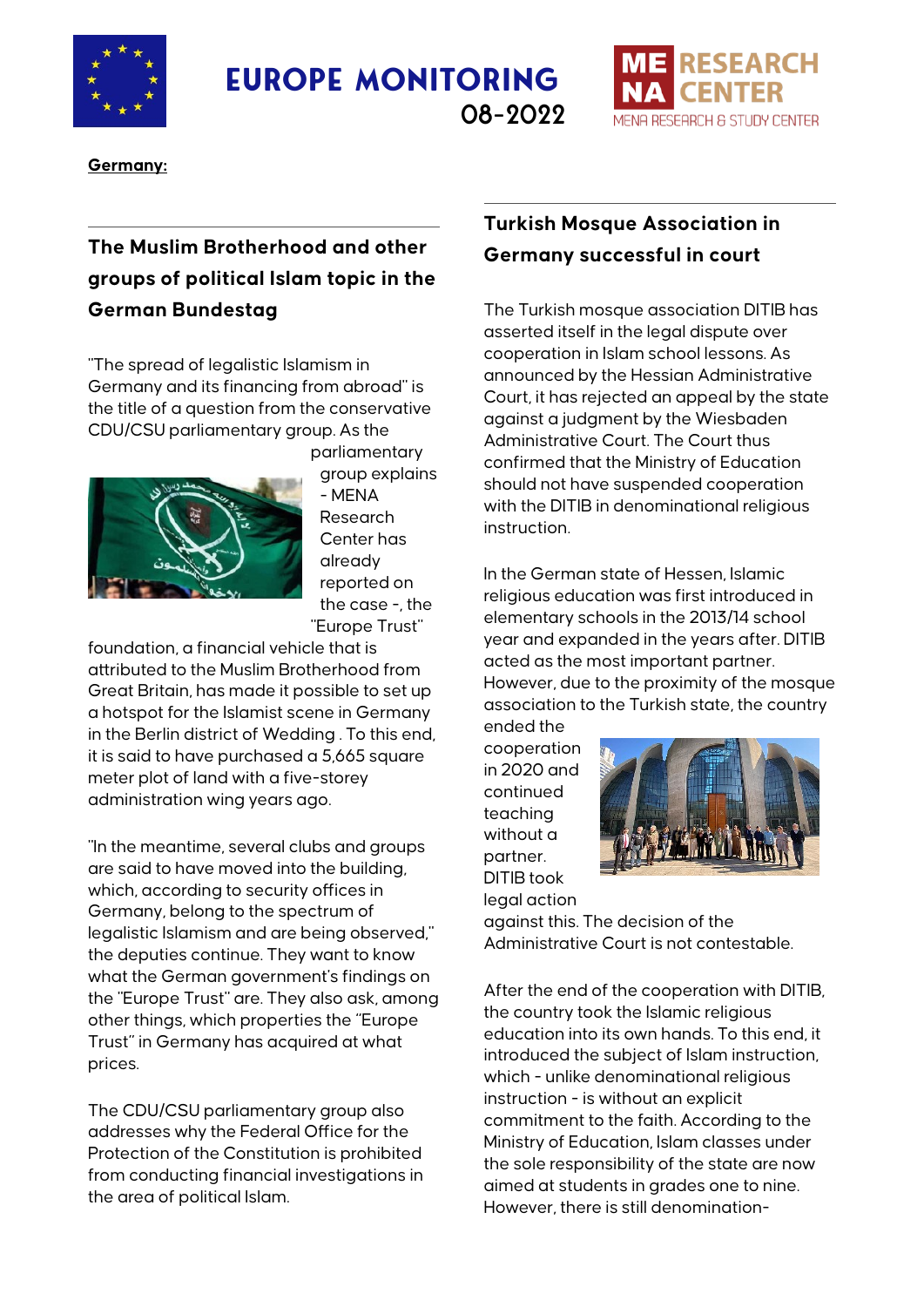oriented Islamic religious instruction at Hessian schools, which is taught by the religious community Ahmadiyya Muslim Jamaat Germany.

### **Visit of the Emir of Qatar in Berlin**

Qatar wants to deliver gas to Germany as soon as possible. However, during a visit by the Emir of Qatar, Sheikh Tamim Al Thani, to



Berlin, different dates were given. In a joint appearance with **Chancellor** Olaf Scholz (SPD), the Emir

referred to an expansion in gas production, which could lead to deliveries in 2026/27.

He had previously told the press: "The expansion of production in our North Dome gas field will not be completed until 2026, maybe even as early as 2025." However, he also held out the prospect of earlier delivery to Germany. "We want our US liquid gas plant Golden Pass in Texas, in which Qatar Energy holds 70 percent, to be ready by 2024 so that we can deliver to Germany."

According to Scholz, Qatar should play a central role in the supply of liquefied natural gas (LNG) for Germany. After the meeting with the Emir, Scholz said that the aim was also to expand relations in the field of high technology. He also met Federal President Frank-Walter Steinmeier. Scholz referred to the expansion of the LNG infrastructure in Germany. The Chancellor described relations with the Gulf State as "very good" and they are continuing to develop. Because of the Russian war against Ukraine, Germany is trying to reduce its dependence on Russian gas by buying Qatari gas.

The Emir said he was looking forward to hosting the World Cup in Qatar later this year. There is a great enthusiasm for sport in his country. 600,000 tickets have already been ordered from the German side. In the press conference with Scholz, he was asked whether homosexual quests were also welcome in Qatar. Al Thani said everyone is welcome and no one will be prevented from watching the football matches. However, he wants Qatar's culture to be respected.

#### **Turkey**

### **Well-known politician convicted**

A court ruling threatens to weaken Turkey's main opposition party. The Supreme Court of Appeals has now upheld a number of previous sentences against Canan Kaftancioğlu, the head of the Istanbul section of the

CHP. The socialdemocratic CHP is Turkey's most important opposition group, and Kaftancioğlu himself is one of the party's shooting stars.



Now she has been banned from politics, facing almost five years in prison for "insulting the head of state" and "insulting the Republic".

Kaftancioğlu organized the 2019 election campaign in which the CHP conquered Istanbul and ousted the AKP, the party of President Recep Tayyip Erdoğan.

At that time, the CHP politician Ekrem Imamoğlu was appointed mayor. There is speculation in the Turkish media that Imamoğlu himself could now be attacked by the courts and eliminated from politics under a legal pretext. The post of Istanbul mayor is seen as a stepping stone to the presidency, and Imamoğlu is popular as a